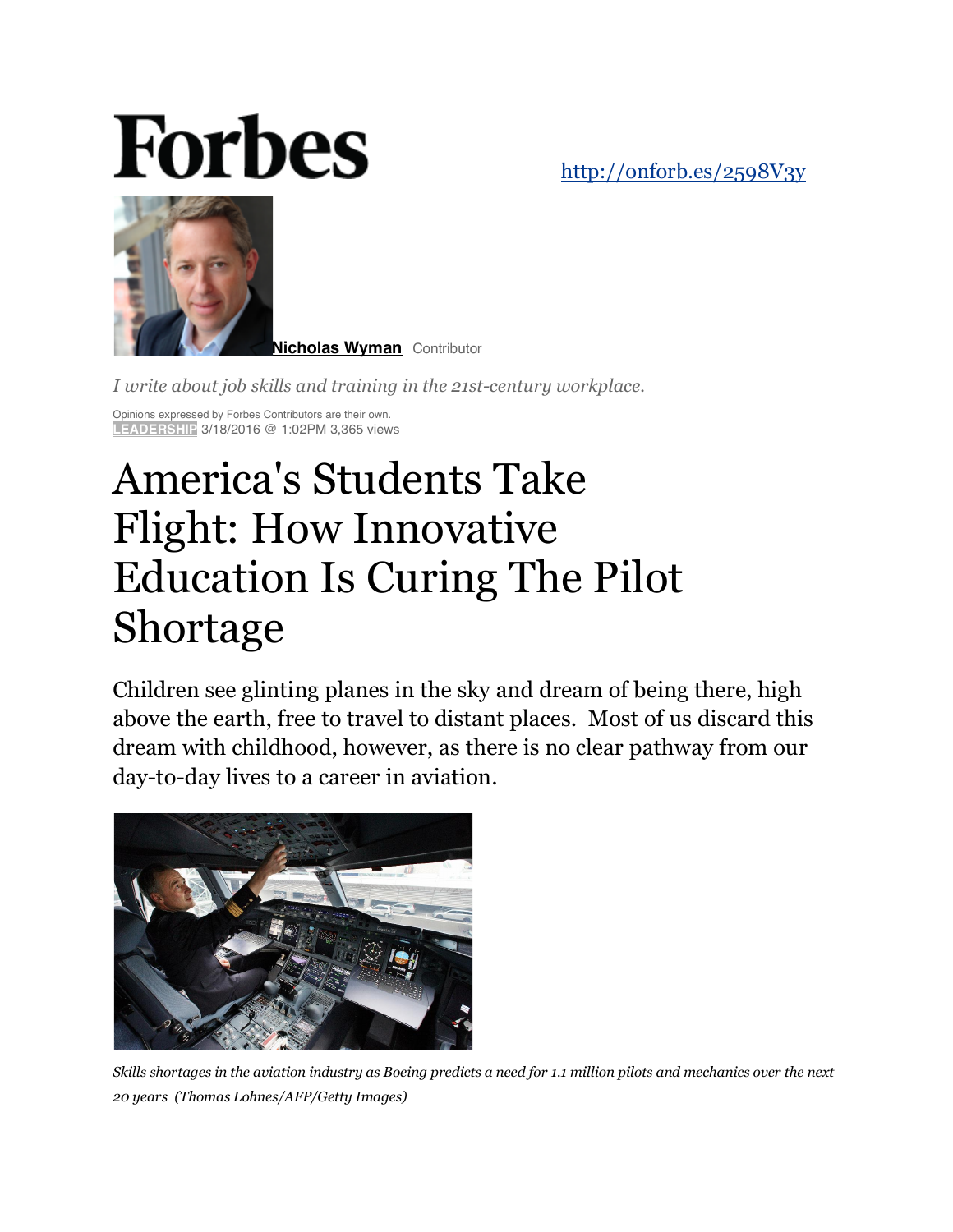Aviation executives also have dreams. They dream of a large pool of skilled, talented workers from which to fill the increasing number of jobs in the aviation industry.

Can we build a bridge between these two, complimentary sets of dreams? Two new programs anchored in the public schools think we can.

Chicago's *AeroStar Aviation Exploration Apprenticeship,* founded by AeroStar CEO Tammera Holmes, gives up to 75 interested students each year a solid background in everything pertaining to aviation, including history, airplane parts, flight theory, airport basics, avionics systems, aerospace technology, space travel and the future of aviation. The AeroStars Program, as its known, has a particular commitment to helping minority and female students get solid skills in aviation.

AeroStar students are highly motivated. They have a strong interest in aviation and STEM subjects and are always up on the latest aviation news. "When the Malaysian Airline plane disappeared in March 2014," says Holmes, "they wanted to know how to track it. So we did a 'find that plane' module." Eventually the students presented their findings to highly impressed executives at United Airlines.

Though she is a pilot herself, Holmes stresses that their program explores numerous aviation and aeronautics-related careers, focusing on technology and systems. She notes that both pilots and mechanics are in demand. In fact, Boeing predicts a need for 1.1 million pilots and mechanics over the next 20 years. "And jobs in the aviation industry are well-paying jobs," observes Holmes.

On the west coast, in Orange County, California, pilot and math teacher Stephen Smith had a similar idea. In 2014, he created the **Canyon High Aviation Program**, which started with 37 students – "mostly boys," Smith notes, "but we are trying to attract more girls to the program."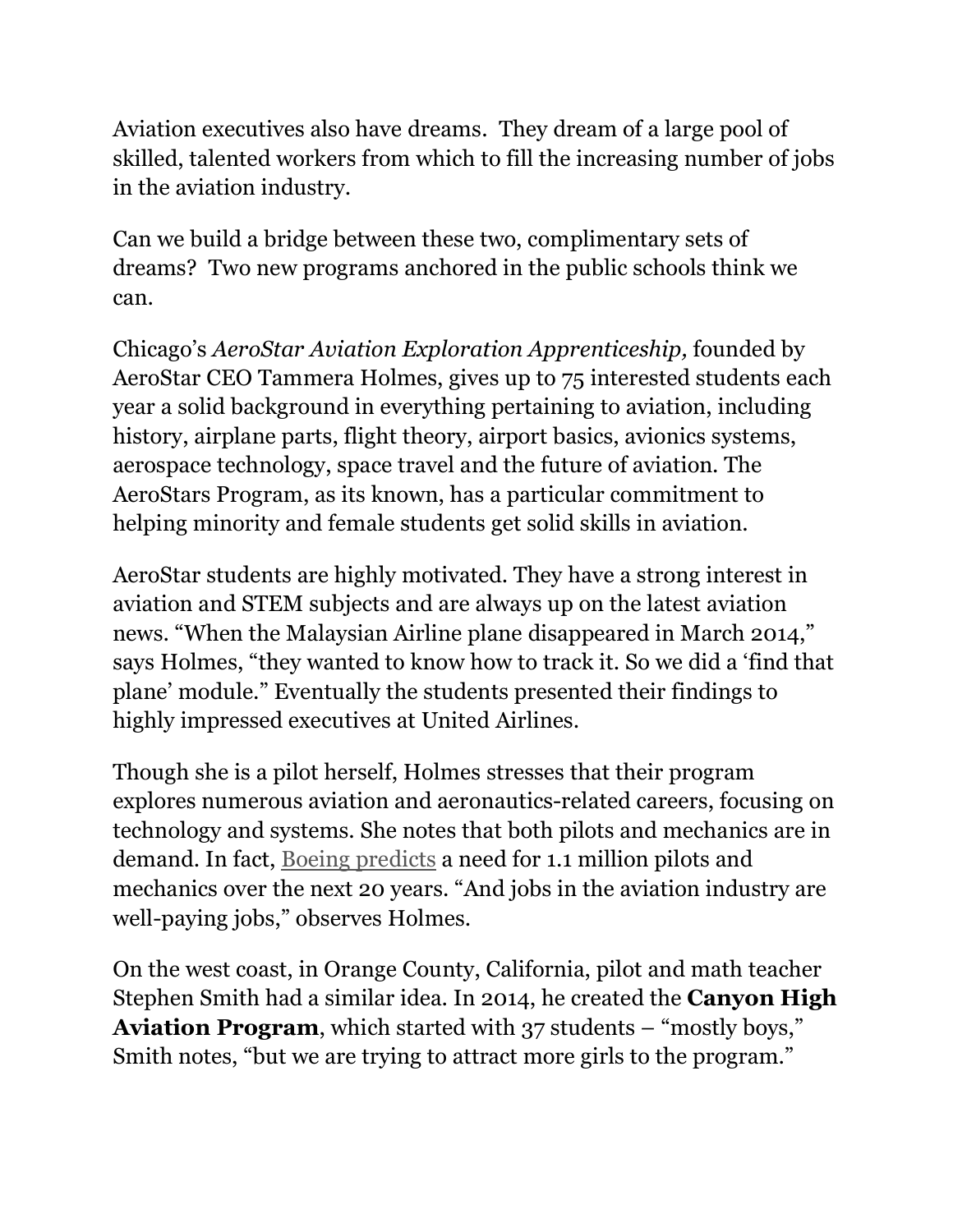Canyon High offers two electives: **Aviation I** and **Aviation II**, and Smith is adding a freshmen-level **Careers in Aviation** class this fall.

Canyon High's program focuses on pilot training. "The pilot shortage is already here and it is just a matter of time before the crisis reaches the majors," says Smith, noting that the airlines are already worried about it. "United Airlines came and spoke to our students about how they have created a department to figure out how to deal with their future needs. They said they are looking at reaching out to students even younger than high school."

One Canyon High student graduated with his pilot's license last year, another finished over the summer, and all students who complete the program have the knowledge and skills needed to complete the written portion of the pilot's license exam. "Those results are good for two years," Smith observes, giving students time to acquire the necessary flying hours.

Smith encourages the students to get involved in their local pilots' associations and attend community events. "In the aviation world, people who have been pilots for 20-30 years, really want to help kids realize their dreams." One student who attended a recent event got the offer of free flying lessons from a local pilot.

Holmes and Smith are also building links to postsecondary education. AeroStar is forming partnerships with Southern Illinois University (a four-year university) and The City Colleges of Chicago (a two-year technical program). Canyon High is working out articulation agreements with several local community college aviation programs, and Smith says, if nothing else, nearby colleges (there are three junior colleges and one four-year university in the area that have aviation programs) will probably offer credit by examination to students who have passed the FAA private pilot written exam.